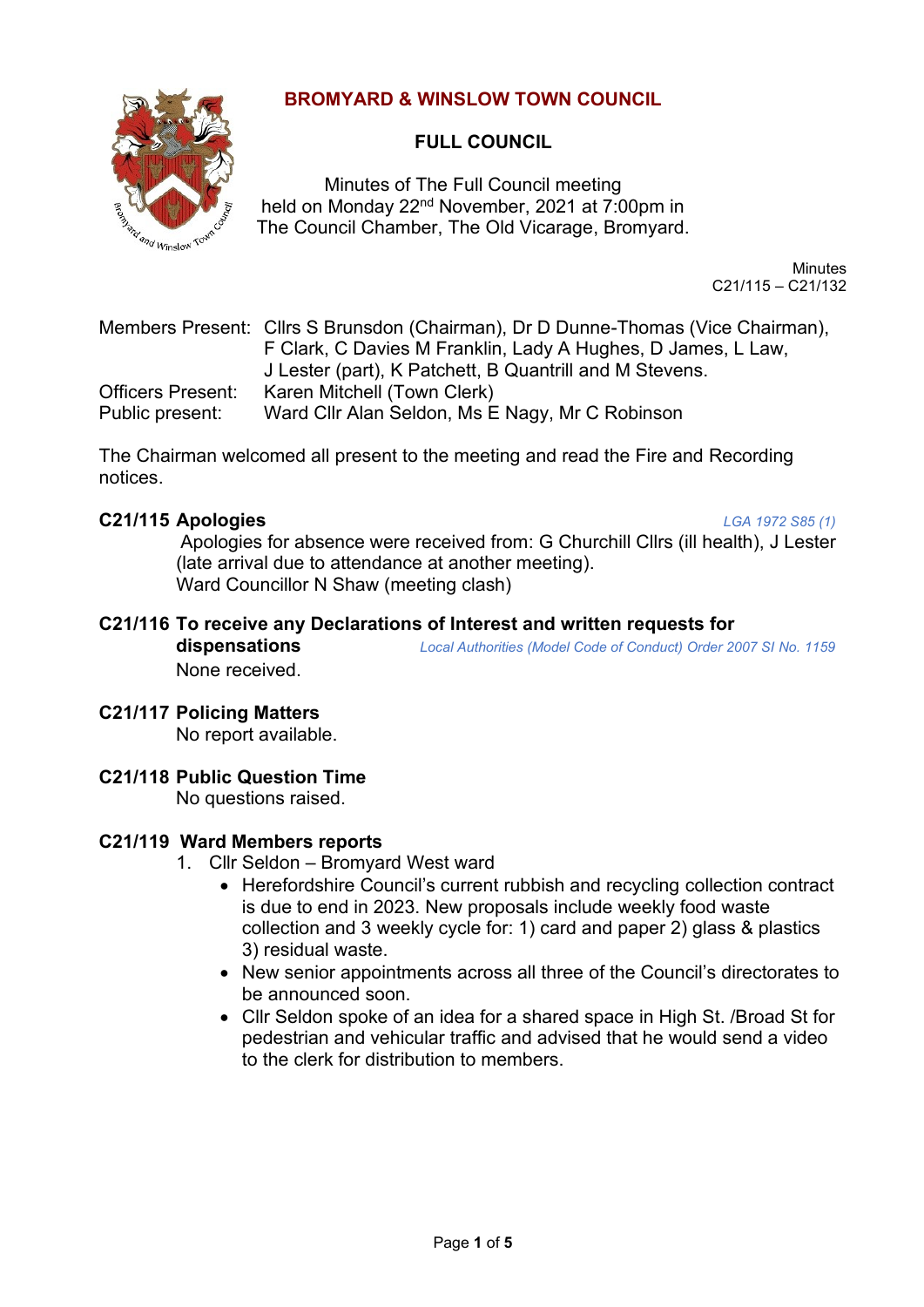- 2. Cllr N Shaw Bromyard Bringsty ward. In his absence, the clerk reported the following information provided by Cllr Shaw
	- Herefordshire Council has endorsed a plan to trial the re-introduction of flower tubs on northern side of Broad St/Frog Lane junction to discourage parking on double yellow lines and to allow buses to pass more easily.
	- Cllr Shaw had raised the issue of the pothole in Station Road and continued non adoption of the road with Herefordshire Council's Chief Executive, Leader and Director.

**IT WAS RESOLVED** to note the Ward Member reports.

## **C21/120 Co-option**

- 1. Current vacancies to be filled by co-option: West ward 2; East ward -1. Members welcomed two co-option candidates to the meeting. The Chairman invited both candidates to introduce themselves and to summarise why they were suitable for the role. Following a question and answer session **IT WAS RESOLVED** that Mr Christopher Robinson and Ms Edina Nagy be co-opted to Bromyard and Winslow Town Council (west ward).
- 2. The newly co-opted Councillors signed their Declarations of Acceptance of Office (with the Clerk witnessing the signatures) and were invited to take part in the remainder of the meeting.
- 3. Appointment of newly elected Councillors to serve on the following committees:

## **IT WAS RESOLVED:**

- That Cllr Nagy serve on the Planning and Economic Development committee. (Cllr Law will step down from her temporary position with the committee).
- That Cllr Robinson serve on the Finance & Properties Committee.

## **C21/121 Chairman's Report**

Cllr Brunsdon gave a verbal report on activities since the last Full Council meeting.

Events recently attended/to be attended: -

- Town Mayors' meeting in Hereford
- Remembrance Sunday Commemorations in Bromyard
- Variety evening in Stourport to support Mayor's charities
- Chamber of Commerce awards event
- Bromyard Christmas Lights Switch-on event.

## **C21/122 Town Clerk's Report**

Members received the Town Clerk's written report on matters completed and outstanding. In addition, the Clerk reported that:

• Welcome Back Fund & Great Places to Visit Fund – the Council had been successful in its applications for the above funds. £20,000 from the Welcome Back fund (to be spent by 31<sup>st</sup> March 2022) and £90,000 from the Great Places to Visit Fund (to be spent by  $30<sup>th</sup>$  June 2022). Signed copies of the Service level Agreements had now been received. The Town Mayor and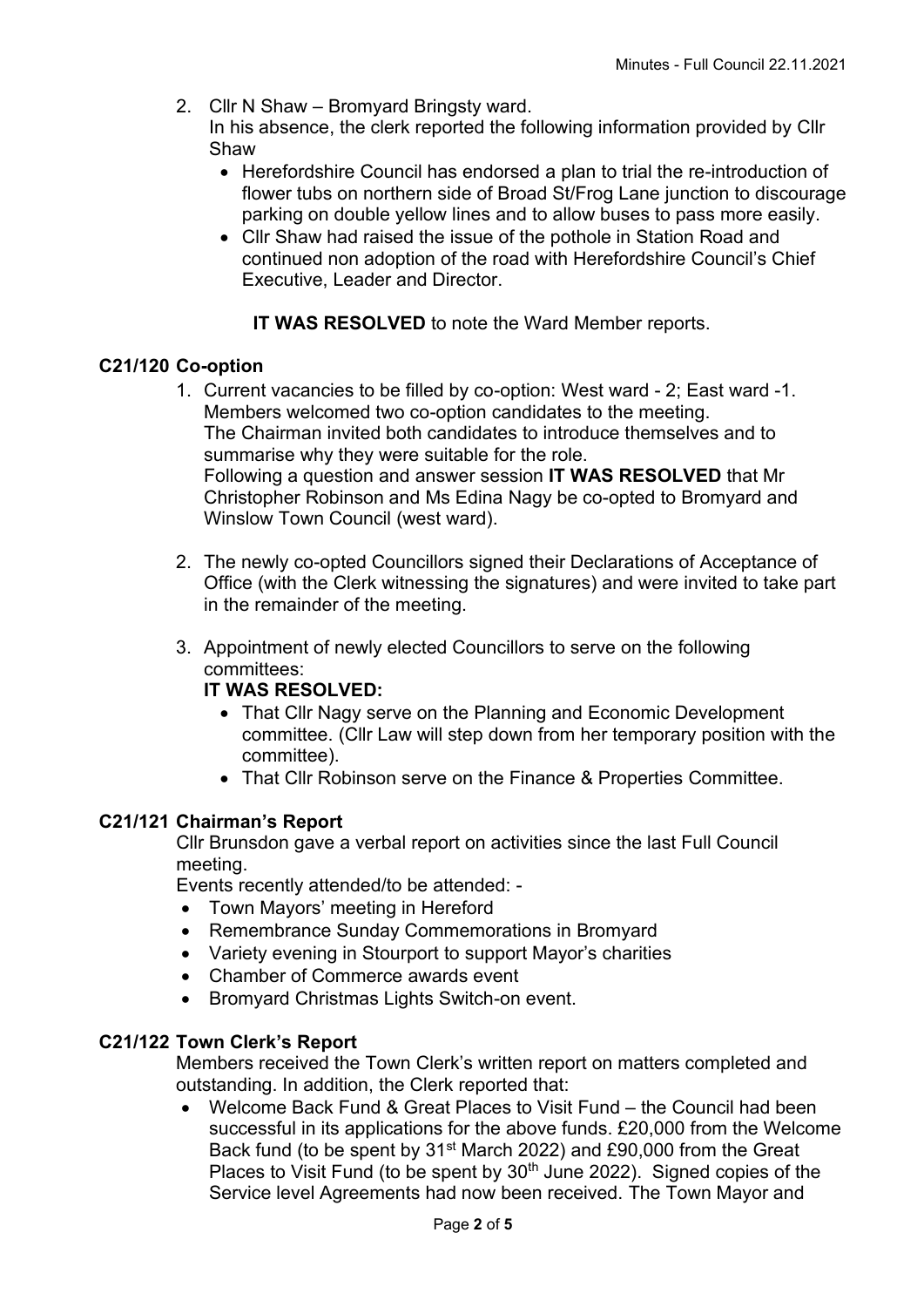Clerk to work on the Invitation to Quote documents for appointment of a multi-disciplinary team to deliver the projects.

• Sale of Land at Tenbury Road – The Town Council's solicitors had advised that Herefordshire Council has now confirmed that it will provide the consent necessary to enable the land transfer to go ahead. It was confirmed that Cllrs Brunsdon and Clark will execute the legal documents on behalf of the Council.

## **C21/123 Exclusion of members of the Public and Press** *LGA 1972 ss 101, 102*

There were no agenda items identified for consideration in private session.

# **C21/124 Full Council Minutes** *LGA 1972 Sch 12 para 41(1)*

**IT WAS RESOLVED** that the Minutes of Full Council meeting held on 25<sup>th</sup> October 2021 and the Extraordinary Full Council meeting held on 8<sup>th</sup> November be confirmed as a correct record and signed by the Chairman.

# **C21/125 Committee Minutes**

# **1. Planning & Economic Development Committee**

**IT WAS RESOLVED** to receive and note the Minutes of the Planning & Economic Development Committee meeting held on 1<sup>st</sup> November, 2021. 2021*.*

# **2. Finance & Properties Committee**

- 2.1 **IT WAS RESOLVED** to receive and note the Minutes of the Finance & Properties Committee meeting held on 8<sup>th</sup> November, 2021.
- 2.2 Members considered the following Finance & Properties Committee recommendations:
	- F21/104 Business Rates Re-assessment. That the Town Council be recommended to pay the outstanding balance for revised non-domestic rates invoices dating back to April 2016, in the sum of £22,648.63

**IT WAS RESOLVED** that the Town Council pay the outstanding balance for revised non-domestic rates invoices dating back to April 2016, in the sum of £22,648.63

# **3. Burial Committee**

**IT WAS RESOLVED** to receive and note the Minutes of the Burial Committee meeting held on 15<sup>th</sup> November, 2021.

# **C21/126 Bromyard CIC Festive Lighting and Arts project**

The Clerk reported that further costings for specialist electrical work/equipment and the requested health and safety documentation for the project had not been received from the applicant. (Minute P21/84 refers).

Following discussion, **IT WAS RESOLVED** that the applicant be instructed to desist from any further installation works until such time as the Council is satisfied that appropriate insurance and risk assessments are in place.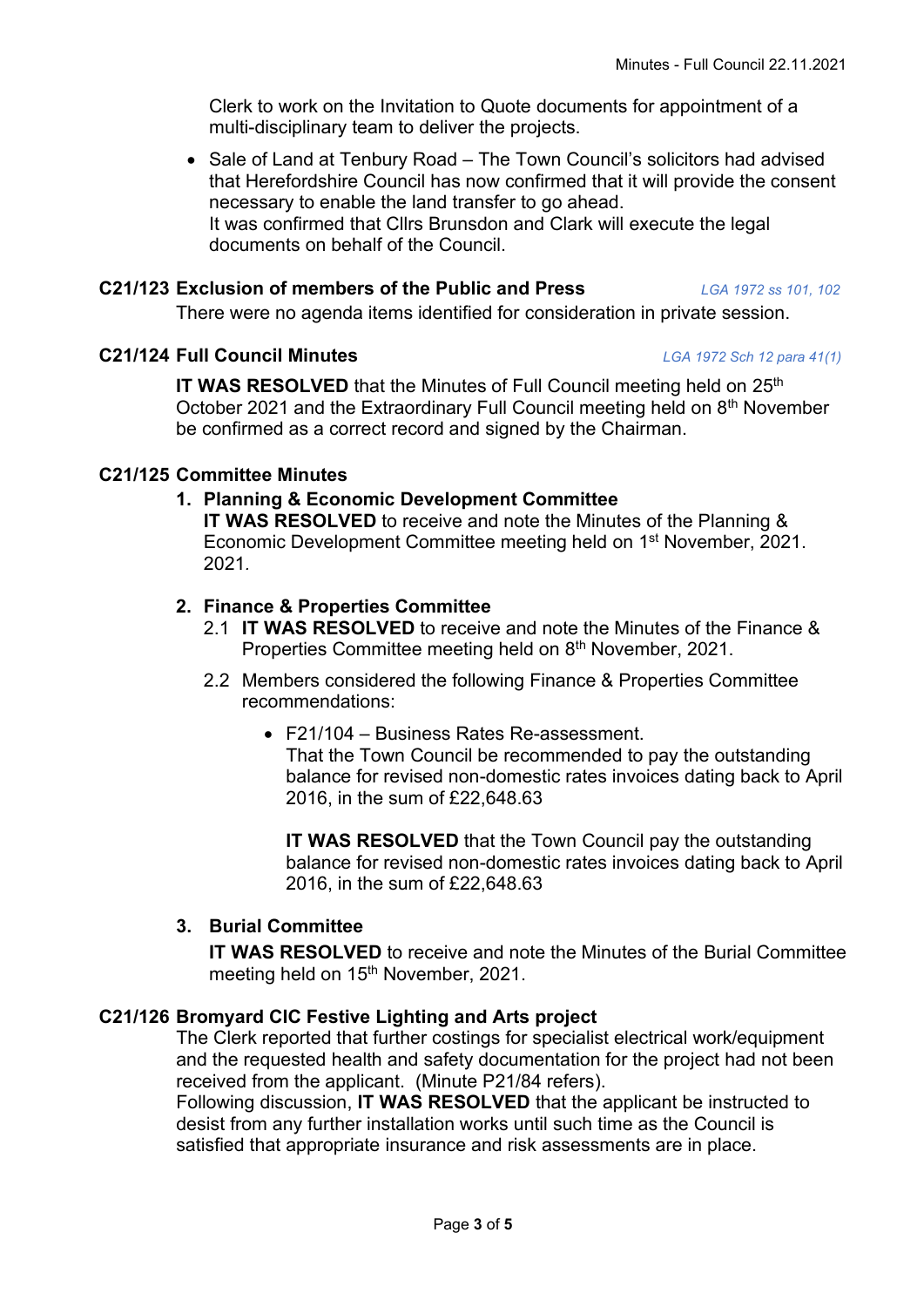## **C21/127 Accounts for Scrutiny**

| <b>Company Name</b>                 | <b>Description</b>                               | <b>Net</b> | <b>VAT</b> | Total   |
|-------------------------------------|--------------------------------------------------|------------|------------|---------|
| <b>R</b> Wilks                      | Floral decorations and<br>watering 2021          | 6559.40    | 1311.88    | 7871.28 |
| <b>R</b> Wilks                      | New cremation plots                              | 5495.00    | 1099.10    | 6594.60 |
| C J Bayliss                         | Replace heating pump                             | 904.20     | 180.84     | 1085.04 |
| <b>Sentinel Security</b><br>Systems | New CCTV - Old<br>Vicarage complex               | 1552.50    | 310.50     | 1863.00 |
| <b>Worcester Citizens</b><br>Advice | <b>Outreach sessions</b><br>October -December 21 | 2500.00    | 0.00       | 2500.00 |

**IT WAS RESOLVED** to approve payment of the above invoices which were received after the Finance and Properties Committee Agenda had been distributed.

## **C21/128 Defibrillators**

Cllrs Brunsdon and Law gave a verbal report on the location and accessibility of known defibrillators in the town centre.

Following discussion, **IT WAS RESOLVED:**

- To approve a budget of up to £6,000 for the purchase and installation of two new defibrillators plus one outdoor heated cabinet, at the following locations:
	- $\triangleright$  Public Hall 1 x new defibrillator only, to replace existing
	- $\triangleright$  Public toilets (Tenbury Road car park) 1 x new defibrillator and heated outdoor cabinet.
- To adopt the existing defibrillator located on the exterior of McColls store at Hatton Park.

The Town Clerk to arrange for the purchase and installation of the new equipment as soon as possible.

## *Cllr J Lester joined the meeting at this point (8.02pm)*

## **C21/129 Budget 2022/23**

The Chairman of the Finance & Properties Committee presented the 3<sup>rd</sup> draft of the budget for 2022/23. The Clerk advised that the 2022/23 tax base figures had been received from Herefordshire Council and showed an increase of 53.4 Band D equivalent properties in the parish. This change may result in the individual precept rising or falling by a small percentage against each property even when the parish precept as a whole has not changed.

The final draft of the budget and precept request for 2022/23 will be considered at the 22<sup>nd</sup> December Full Council meeting.

**IT WAS RESOLVED** to receive and note the draft budget.

Cllr Davies requested that public toilets at the eastern end of town be placed on a future Finance & Properties Committee agenda for discussion.